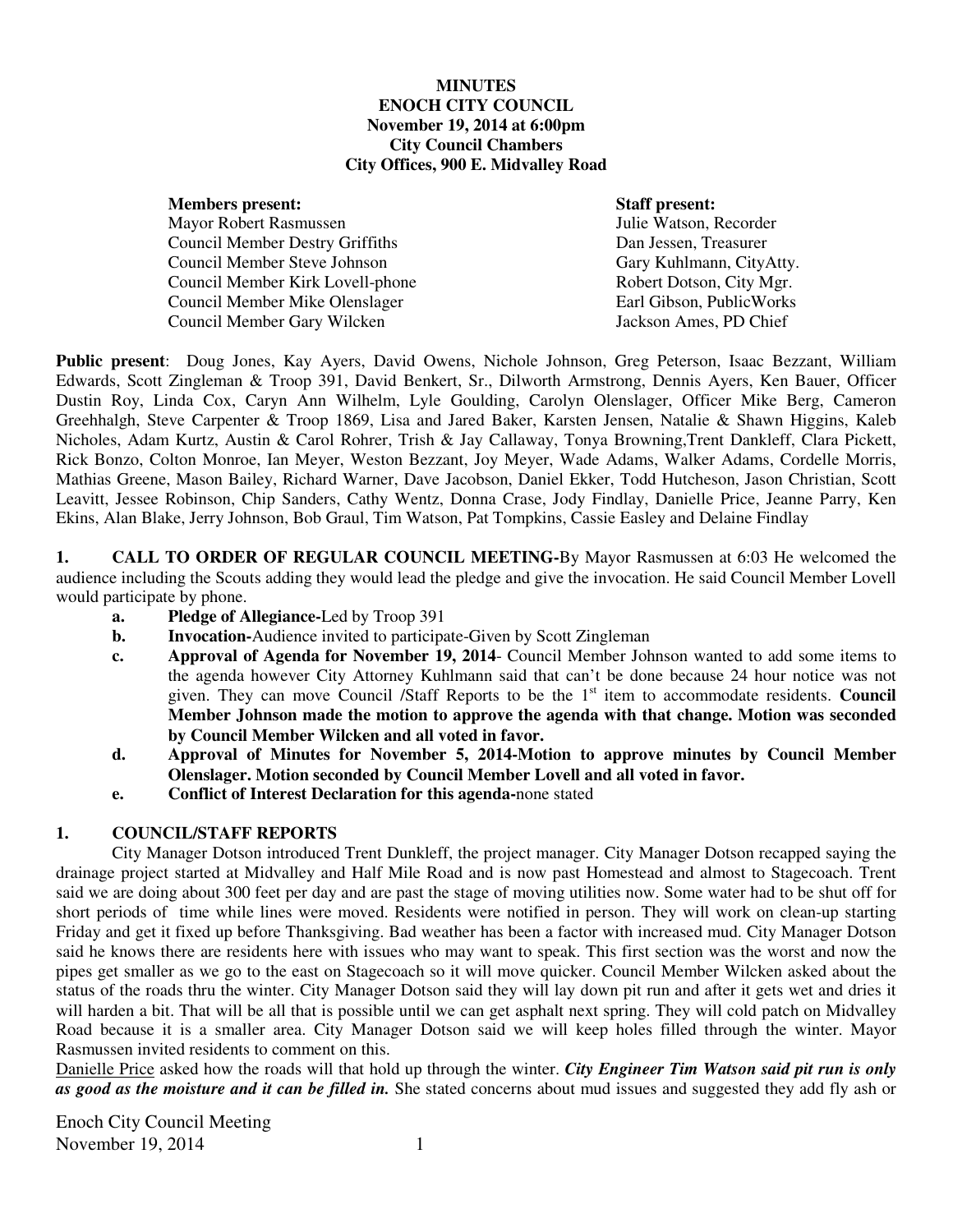lime for harder material.*City Manager Dotson added we plan to make it as good as we possibly can for the residents. Engineers have "spec'd" this to UDOT standards with compaction testing every 200 feet. Tim added we were ready to start on the project months ago but due to prairie dog issues we could not so now we are working in the winter. It was noted as we go up Stagecoach we won't be in the middle of the road as the pipe will be smaller. City Manager Dotson said every week we write a letter to residents to update them. He said he realizes we are working in the middle of where people live however one big issue is with kids playing in the trenches. That is very dangerous and it is not acceptable for anyone to get hurt. Our crew is very safety conscious but unfortunately there are children who don't understand the dangers. We need kids and parents to cooperate and stay away from the work area. Council Member Wilcken encouraged residents to call the office with concerns.* 

Jared Baker said he appreciates City Manager Dotson being available for his questions. He asked about various testing and other details of the project which were explained.

Danielle Price asked if the sewer line was air tested when connected. Trent explained there is no way to do an air test however we could mandrill it. She expressed other concerns about the pipe, the testing methods and inspections which were clarified by Tim Watson.

Lisa Baker asked about fixing the road before Friday as we have a storm coming in. She cited issues with wet dirt clods being pushed into driveways saying it freezes and is a big problem. She asked that they clean up as they go and not wait until the project is done. *Trent said will clean driveways every day and that should be done*. Lisa passed out a list of issues they have had.*Mayor Rasmussen asked them to call the office or talk to the crew on site for technical questions.*  Kay Ayers commented on the temporary road and was curious as to how it will accommodate the semi trucks we let park in Enoch now adding she sees them on Stagecoach all the time**.** 

Mayor Rasmussen thanked the residents for the comment and said we will do the best we can however winter makes it much harder. If not for the federal prairie dog restrictions we would have been done by now. Terms of the funding did not allow us to wait for spring to start the project.

## **2. BLM REQUEST REGARDING OLD SPANISH TRAIL-Dave Jacobson**

Dave Jacobson said he is the Outdoor Recreation Planner for BLM and they have been working on plans to bring to life to the Old Spanish Trail. They have worked with a team of people from all entities the trail goes through and have a strategy to allow people to follow the trail and stop to learn about it. He said the trail goes right through Enoch by the library. They would like install signage in four locations in Enoch. He explained the trail was a trade route to Los Angeles. It was used from the 1700's to late 1800's and has been nationally designated by Congress. Iron County has approved the signage and he is here tonight to get approval to place the signs in Enoch. He told about the locations chosen adding the signs come in different sizes depending on the speed limit on the road but are 2'x2' mostly and are similar to historical marker. Council Member Johnson expressed some concerns about the purpose of the federal government doing things like this. The BLM is short on money for wild horses and he thinks that's more important. The funding is not yet identified for this Dave said, adding some areas of the trail are on federal land and some on state land. This is not funded by the BLM per se. Congress designated this as an historic trail and it is a great opportunity to highlight the USA in Enoch. There was a brief discussion of the scouts being able to help with the project which might work out. City Manager Dotson added a scout is currently redoing the sign by the library for an Eagle project. City Manager Dotson said he was asked to be on this committee and one other purpose is for economic development to get people to stop here. The Old Spanish Trail Association, an international association, has plans for a museum to be located in Enoch. There was more discussion of funding sources and Council Member Wilcken said if we say yes what does that mean? Dave said they are not asking for money and if the City is not able to designate any funding that is fine as they will look for other sources. Mayor Rasmussen asked to what level is the City involved and Dave said only to give permission for the signs to be placed. Mayor Rasmussen asked for a motion. **Council Member Wilcken made a motion to approve the request provided there is no financial obligation implied by that. Council Member Olenslager seconded the motion and all voted in favor except Council Member Johnson who voted no.** 

### **3. DISCUSS AND TAKE ACTION ON COMMUNITY ORCHARD**

Mayor Rasmussen asked Council Member Wilcken to give some background on this. He said a few years ago a resident came forward asking to establish the community orchard and made promises that if the apple trees could be planted on City property they would maintain the area. They did not keep it up as promised and it has become a weedy mess. Shelly has suggested she could keep it mowed and maintained more easily if the trees, drip irrigation system and bark are removed and the Tree Committee concurred adding the trees are not in good shape. He brings this to the City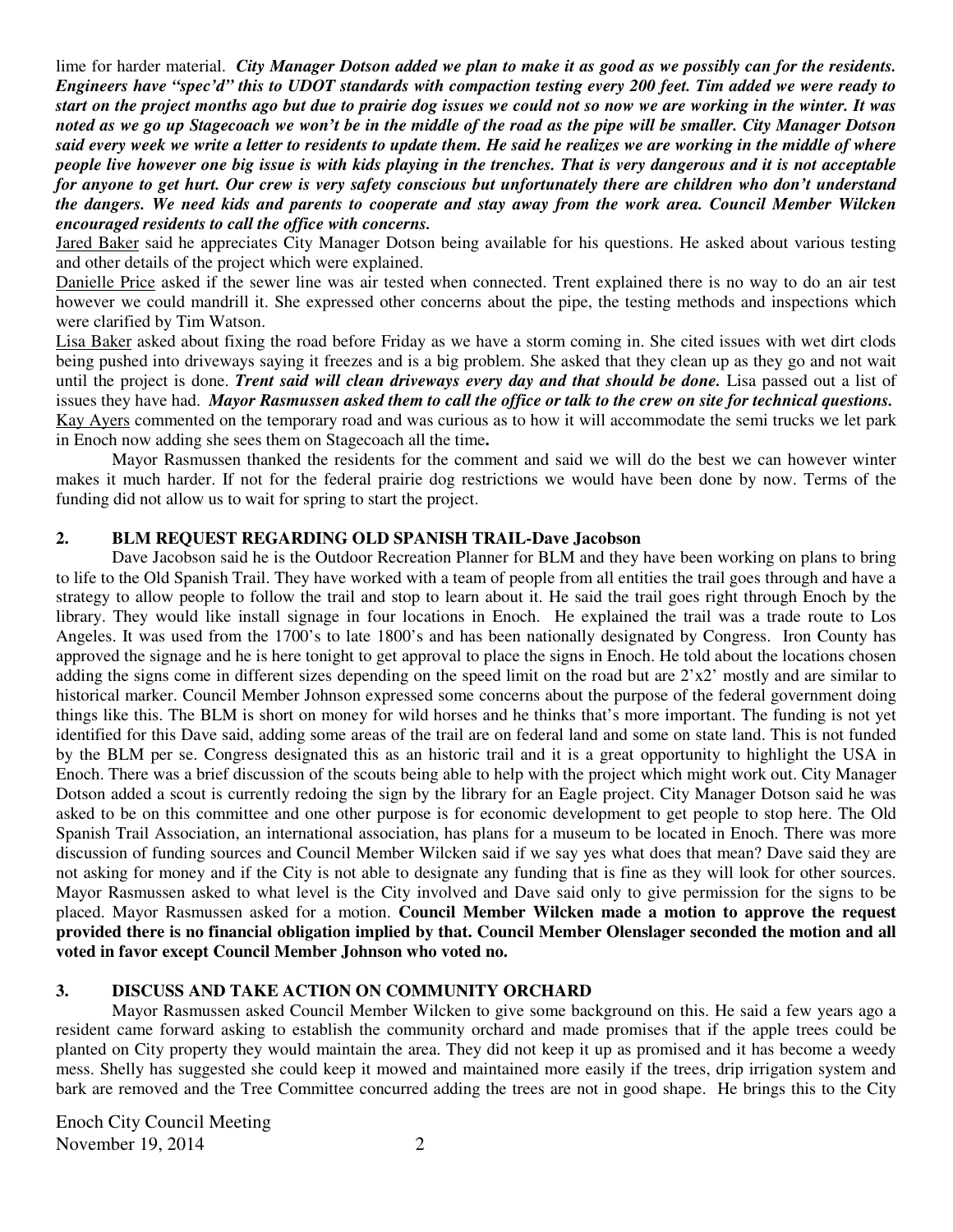Council tonight to ask their permission to eliminate this orchard and turn it back to the City. If the person who planted them wants the trees they would have to remove them before Arbor Day next April. If not they could be donated to others and dug up by those who want them. It was a nice idea but it did not pan out and with all due respect it is time to move on. Council Member Lovell agreed adding he is frustrated with this. Everyone was so sure volunteers would keep it up but we have found that volunteers can't be counted on long term. **Council Member Wilcken made a motion to eliminate the community orchard and that the trees be given to the people who started it and if not reclaimed by them by Arbor Day, the trees will be salvaged by others. Council Member Johnson seconded motion and all voted in favor.** 

#### **4. OPEN 2014-2015 BUDGET**

Mayor Rasmussen said in order to work on the budget we have to open it and he asked for a motion. **Council Member Lovell made a motion to open the 2014-2015 budget. The motion was seconded by Council Member Wilcken and all voted in favor.** 

#### **5. DISCUSS 2014-2015 BUDGET**

Mayor Rasmussen said in order to be updated on the current standing he has asked Dan to go through the numbers. City Attorney Kuhlmann reminded the audience this is not a public hearing and one will be held at a later date for their comments. This is meant to be a City Council discussion only. Dan said the budget is a living, moving thing and there has been some confusion and misinformation about where we are now as compared to when the tax increase was proposed. Many numbers have changed since then and we need to understand how we got here. He recapped the deficits the former City Council dealt with saying for years they choose not to do a tax increase and instead pulled money out of savings to cover the shortfalls. He cited the requirements of Utah law regarding savings levels required for municipalities. We can't drop below 5% in savings. Funds in savings can be allocated to various projects and that number has to be above 5% of total expenses for the budget year. Dan showed graphs, charts and scenarios to explain how the deficit developed when the economy tanked in 2008. By the time we got to the 2013-2014 budget the Council decided a tax increase was the only way to balance the budget. At the end of last year he came to the conclusion we would drop below 5% if we did not do anything so he transferred some funds into the General Fund from unassigned funds to keep us from dropping below the 5%. That was one-time money and is not a permanent fix. The penalty for going below 5% is the auditors flag that as a "finding" and report it to the State. City Attorney Kuhlmann added that severely hinders the City's credit rating.

There was more discussion of how the numbers noted at the time of the tax increase have changed and that we have never actually used as much as was projected to be needed from savings. Dan described the different ways he has analyzed various aspects of the budget and reallocated some expenses to more accurately show reality. He told about issues that make it very hard to make budget predictions. One major thing is the fact that we do not know the certified tax rate from the County before we have to have our budget done.

Council Member Wilcken said our budget year is July1st to June  $30<sup>th</sup>$  and decisions are made without the best information being available. Dan said there are different ways of looking at it and he does not believe in using a lot of buffers but in being more real in our forecast. Department heads are responsible to monitor their expenses so as not to overspend. He cited the sales tax we receive from the State even though we do not have many businesses generating sales tax. City Manager Dotson added in 2010 the census showed our population had increased which is a factor in the division of sales tax. There was more discussion of how that affects our budget. We rely more on property tax revenue and that is the only thing we have any control over. We could increase some fees such as for building permits or business licenses but that is minimal.

 The proposed tax increase was to raise approximately \$300,000 which was the deficit then. Last year we only spent \$55,000 in savings to balance so the \$300,000 was not an accurate number. The referendum stopped the tax increase from going through so the Council opened the budget and removed the tax increase funds leaving a deficit of \$196,0000 to take out of savings. In his analysis he looked at many funds and identified anything larger than \$2000 not spent and said there was some additional revenue that came in also and he gave details. One item allocated but not spent was drainage at \$60,000. Road maintenance left \$11,500 not spent due to mild weather, less breakdowns, equipment not purchased and many other things so we ended the year with a \$55,000 shortfall. These are line items that are tough to cut because if we have a breakdown or a tough winter we could go over and we cannot go over in a line item by law. We have to at or below the budgeted amount so there will often be funds leftover. It is not possible to be perfectly accurate. Budgets are a forecast and we do the best we can.

That was last year and now we go into this year and the budget created last March and finalized in May. Dan said he did more analysis on our line items to see if we could forecast with better information. He is now forecasting that we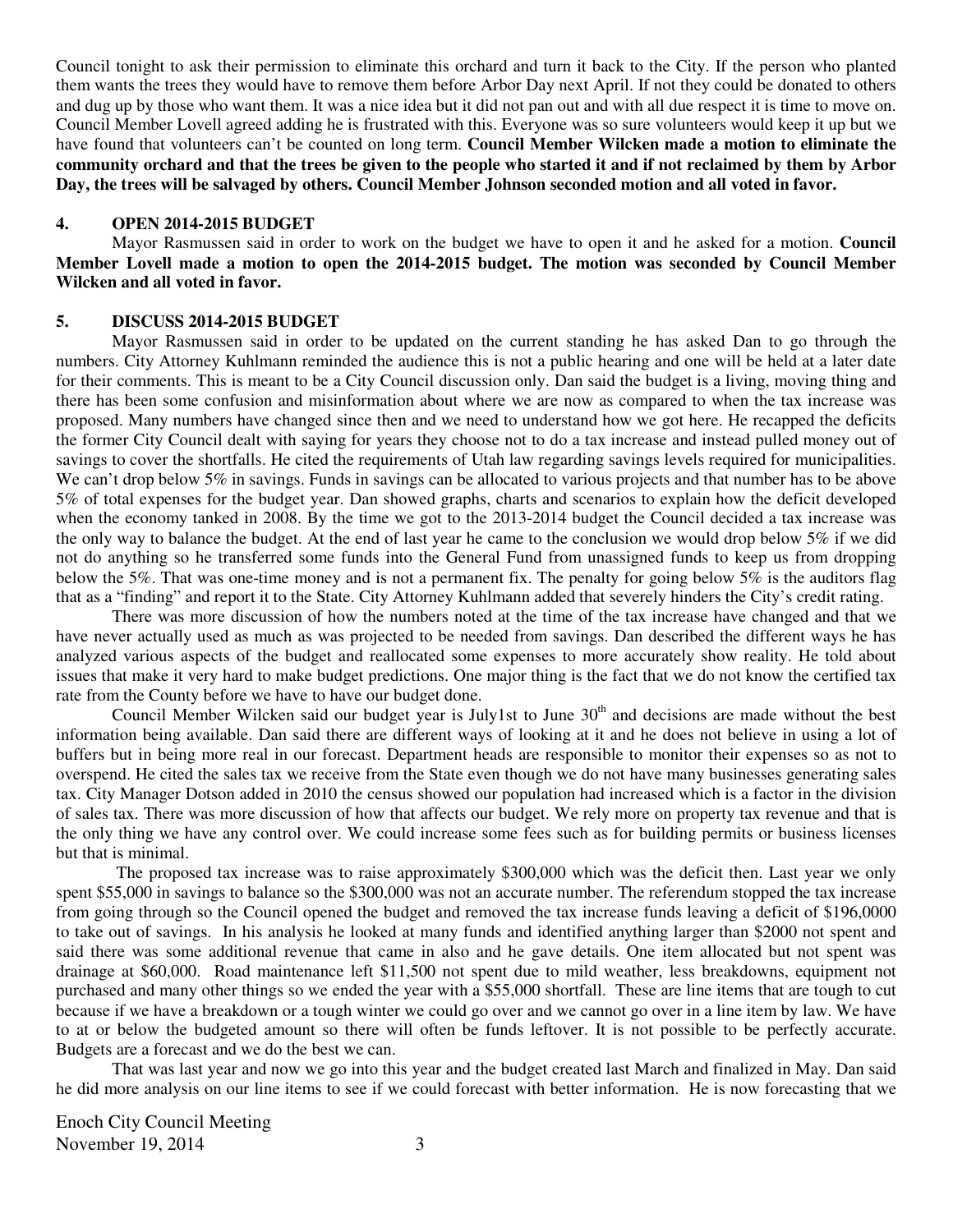will receive more revenue that we budgeted which cuts the deficit down by \$40,000 and is just as good as cutting on the expense side so that is a significant item. Council Member Wilcken added we have a half year track record to base this on. His goal is to forecast and tighten up the budget by being more accurate. Dan said some of our other figures were wrong too when we forecast the shortage last March. He said he has gone through this with each Council Member and if the City Council decides to make these changes these are ways to be more accurate. He added details about the effect of the NRCS project on the books which skews the numbers due to the City meeting the match with labor and equipment use "in kind" rather than actual dollars expended. If the Council accepts the changes he found, he projects we actually have to come up with \$97,800 to balance.

Council Member Olenslager asked about the County library money that comes to Enoch. Dan explained the County collects taxes for the library but it does not show up in our budget. They send it to the State. The only two things for the library that flow through our budget as far as revenue or expenses are under admin. In the past the County and State approached Enoch saying they were short of funds and asked if Enoch would contribute because we get the benefit of having the library in Enoch. Now the City's general fund adds in \$41,200 which we pay into the total cost of the library. Also we own the building and we pay the utilities and then bill the State for 2/3 of that amount.There was more discussion of the recently discovered difference the County made in distributing the library tax collected and that there are differences between a City library like Cedar City has and our State funded library and Bookmobile.

There was more discussion of other items that are still being fine-tuned. Dan said he is trying to provide good numbers and not make policy as the Council decides that. He said we have \$60,000 in drainage that could now be used to balance the budget as we have created a new enterprise to raise funds for drainage. Subtract that out and now we are out of balance by \$37,800 and that realistically brings us to the present day. Because employee benefits like health care went up we reallocated labor in all departments to shift some of the burden onto the enterprise funds where employee duties rightfully fall. The general fund alone is three million in expenditures for everything. The various departments have expenses but Dan said he is mainly focusing tonight on getting direction from the City Council to solve the problem of balancing the general fund. He noted a few other items like franchise tax revenue and PILT funds citing other revenue sources that produced more than forecast.

Mayor Rasmussen said this explanation is for the benefit of the public. A lot of valuation of property went down and that affects us in that we will collect less tax money for our share. The County reassesses property values and the State runs the calculations and then they take out an amount they expect not to collect and forecast what we will get and it is never right on. What changes that figure is adding new homes or additions to homes but that is hard to predict. Dan said one line item we are adjusting down is revenue for PD fees which is everything besides tickets. They did not hold training we usually sponsor so there was no revenue. Another change that makes things look different is that we had to match the State format so that changed some line items. Dan said his goal was for accuracy and this is up to the City Council now.

Mayor Rasmussen thanked Dan saying he has gotten up to speed very quickly and there was applause from the public. Mayor Rasmussen said the task tonight is to figure out where we go to give direction to Dan to formulate a tentative budget for the public to review. Council Member Griffiths proposed to take the \$60,000 out of drainage and put it back into the general fund. That leaves approximately \$38,000 to cut.

 Council Member Johnson broached a few ideas he had regarding empowering the government to "legally plunder" residents. People think they can get whatever they want if they get the government to force it on the people. He added some things are wonderful like the Old Spanish Trail signs but should be funded privately. He added he would like to cut or reduce by  $\frac{1}{2}$  animal control, by  $\frac{1}{2}$  the building department, Council pay, and eliminate several fees like business license fees and dog license fees. The library is costing us over \$41,000. He said the majority of residents do not use it and many are fine with eliminating something that is not the proper role of government**.** He cited several other items he would like to eliminate.

Dan said some of the things suggested impact many other areas of the budget and could not be eliminated midyear. You can't cut what has been budgeted and spent already in line items. Any of those proposed items would not show savings this year although they could be considered in the next budget year if the Council desires to make policy changes. The library has not been paid for yet so if it was cut we would recoup 100% of that. He cited other examples of the impact of the suggestions made by Council Member Johnson.

There was considerable discussion among the Council Members about the issues involved with items proposed for cutting. Mayor Rasmussen suggested much of this could be dealt with in the next budget year but for this budget we need to balance it and move on. In polling the Council four members were in favor of moving the \$60,000 in drainage and with cutting the library payment of \$41,200 which would balance the 2014-2015 budget. Mayor Rasmussen said that is the direction for Dan to use to prepare a tentative budget for next meeting when it will be reviewed again and a public